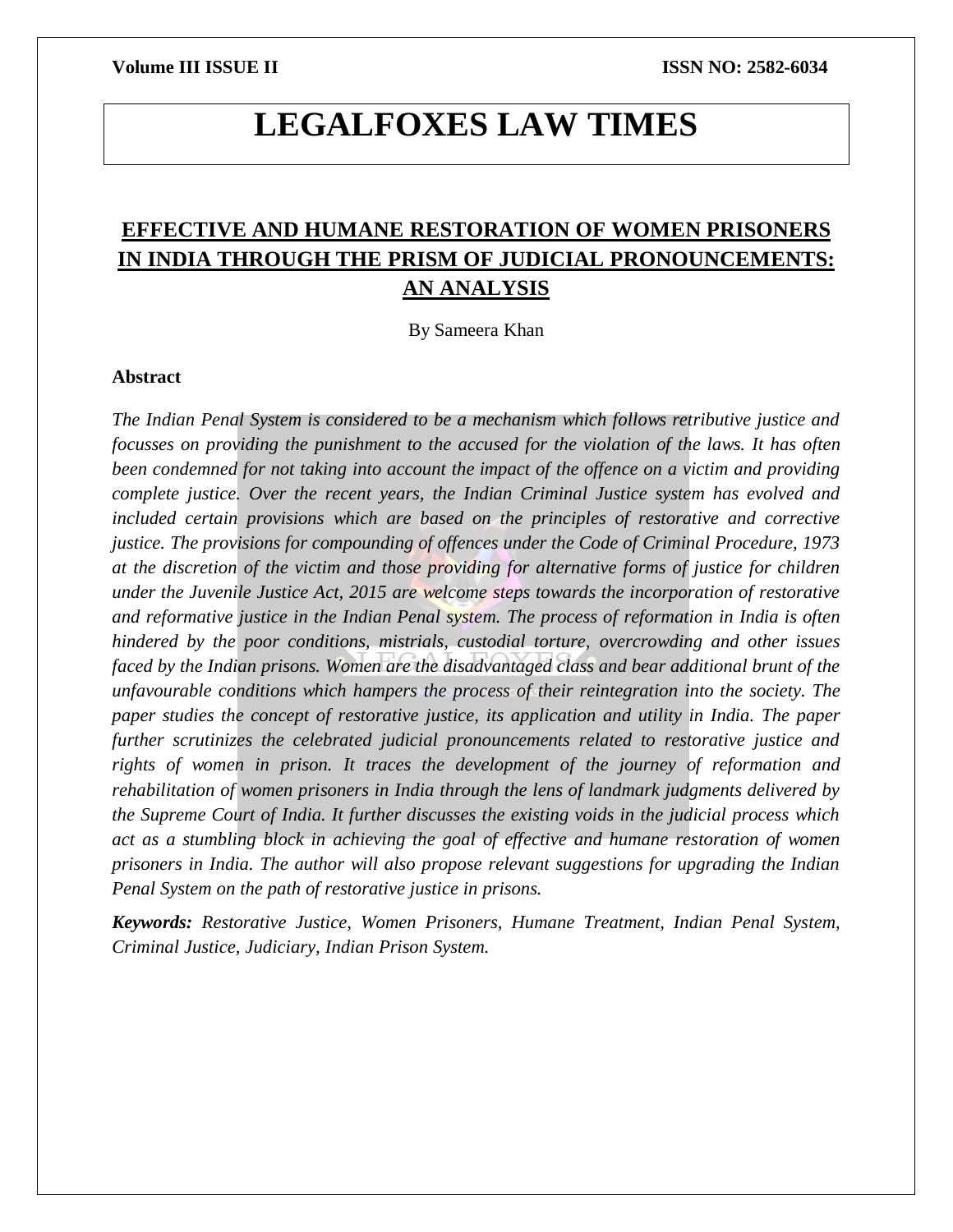#### **1. Introduction**

 $\overline{\phantom{a}}$ 

Restorative Justice has been defined as, *"a process to involve, to the extent possible, those who have a stake in a specific offence and to collectively identify and address harms, needs, and obligations, in order to heal and put things as right as possible."<sup>1</sup>*The Preamble to the Indian Constitution promotes the concepts of Justice and Fraternity in India. In order to maintain the same, it is essential that the relationships between individuals in society remain harmonious. When the occurrence of crime takes place, the harmonious nature of these relationships is disturbed and it creates conflict in the society. This is where the restorative justice can be useful.

The aim of restorative justice is to reinstate the scenario to its original position before the offence or act which caused damage to the victim had taken place. It may not be possible to completely restore the previous conditions. However, efforts must be made to provide restitution to the maximum extent possible. The concept is based upon *"Creative Restitution"* which has been developed by **Dr. Albert Eglash**, a Psychologist. The main characteristics of this system are *"humanity"* and *"accountability".* The offenders perform the dual task of providing compensation to the victims for their wrongdoings and also spending time with other offenders, encouraging them to change.<sup>2</sup> This method seeks to restore the damage caused to the victim, while also allowing for the offender to have a new lease of life by reforming themselves and reintegrating into the society.

The interpretation of the term restorative justice has varied meanings across different countries and legal systems. It has been described as *communication justice", "making amends", "positive justice"* and *"community justice."* The *"United Nations Economic and Social Council"*has adopted the *"Basic Principles on the Use of Restorative Justice Programmes in Criminal Matters.*" The main role of these principles is to prescribe the legal standards for restorative justice. Restorative Justice has been adopted by countries in different formats. One of the methods include *"Victim-Offender Mediation (VMO)."* In this method, the needs of the victim are addressed and the offender is held accountable for their offences. There has also been introduction of some projects related to victim, awareness, empathy where they seek to understand the impact of crimes of victims by the means of role-plays and experimental experiences.

Restitution has been prevalent in the civil law systems since times immemorial. However, when it came to the criminal law system, the offenders were punished for their crimes.<sup>3</sup> *"Creative Restitution"* promoted the application of restitution to criminal cases as well. The concept of restorative justice is inclusive and involves all the stakeholders, namely –victim, state, judiciary,

<sup>&</sup>lt;sup>1</sup> NV PARANJAPE, CRIMINOLOGY AND PENOLOGY WITH VICTIMOLOGY 3 (Central Law Publications, 16th edn., 2014).

<sup>2</sup> Luara Mirsky, *Albert Eglash and Creative Restitution: A Precursor to Restorative Practices*, IIRP NEWS (Dec. 3, 2003). available at: https://www.iirp.edu/news/albert-eglash-and-creative-restitution-a-precursor-torestorativepractices (Last visited on April 12, 2020).

<sup>3</sup> Karan Shubh, *Restorative Justice & Weaker Section: Role of Judiciary in the Perspective of Delinquency Prevention*, LEGAL SERVICES INDIA (April 12, 2020).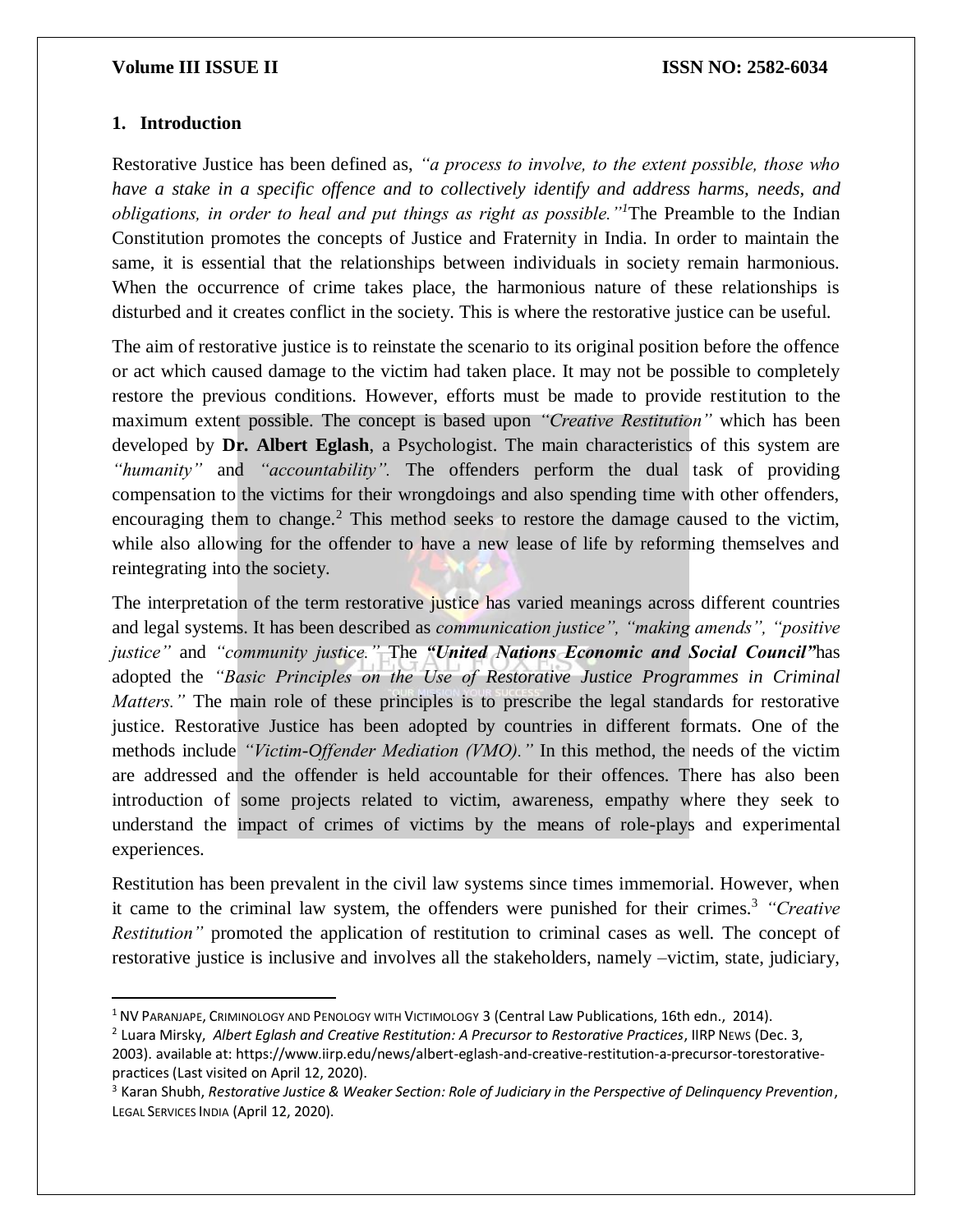and offender. The opinions of all the stakeholders are taken into account when discussing the consequences of the actions of the offender. They work together to decide a plan of action that benefits all the parties involved and provides justice to the victim.<sup>4</sup>It is based on the view that the crime is not committed against the society in general but against people, relationships and emotions. It seeks to provide a way for the victim and the offender to sit together and discuss the mutual feelings and find the best way to settle the matter amicably.

Retributive Justice seeks to establish blame and punish the offender for their wrongdoing. It considers the crime as one against the whole society and the process can often lead to ignorance of the plight of the victim. On the other hand, restorative justice is a problem-solving approach which recognizes the needs of the victims as well. The need to consider the impact of an offence on the victim had been observed by Justice Wadhwa in the case of *State of Gujarat* **v.** *Hon'ble High Court of Gujarat<sup>5</sup>* where he iterated that, *"criminal justice would look hollow if justice is not done to the victim of the crime. A victim of crime cannot be a 'forgotten man' in the criminal justice system. It is he who has suffered the most. His family is ruined particularly in case of death and other bodily injuries. An honor which is lost or life which is snuffed out cannot be recompensed but then compensation will at least provide some solace."* This shows that the role of a criminal justice system is merely limited to punishing the offender but also to provide compensation and restitution to the victim in every possible way.

#### **2. The Concept of Effective Restoration and Reformation in the Indian Penal System**

The Indian Criminal Justice System does not have provisions for life imprisonment and looks at prisons as alternatives where the criminals can reform and reintegrate themselves into the society. There are only a few offences which are classified as the *"rarest of the rare cases"*  where no mercy is shown to the offender and they are sentenced to life imprisonment or capital punishment.

However, the Indian Prison systems suffers from a number of issues like overcrowding, poor sanitary and hygiene conditions, lack of food, ineffective reformation programs and more. The situation was also noted by former Supreme Court *Justice Krishnaswamy Iyer*, in the case of *Rakesh Kaushik* **v.** *Superintendent Central Jail<sup>6</sup>*where he raised the question, *"Is a prison term in Tihar Jail a post graduate course in crime?"* It was further held in this case that, *"A court sentence does not deprive the prisoner of his fundamental rights. To reform and deter the criminal and to work out that process geared to social defence, the convict is cast into prison-not to make him more hardened, more brutal, more cunning and dangerous to society. No sentencing judge, high and low should hang his helpless head in frustration and humiliation because institutional alternations and personnel perversions have sullied and stultified the justice of his* 

<sup>4</sup> John Braithwaite, *The Fundamentals of Restorative justice* (Anita Jowitt, Tess Newton eds.); A KIND OF MENDING 35 (ANU Press, 2010).

<sup>5</sup> State of Gujarat v. Hon'ble High Court of Gujarat*,* (1998) 7 SCC 392.

<sup>6</sup> Rakesh Kaushik v. Superintendent Central Jail*,*(1980) Supp. SCC 183.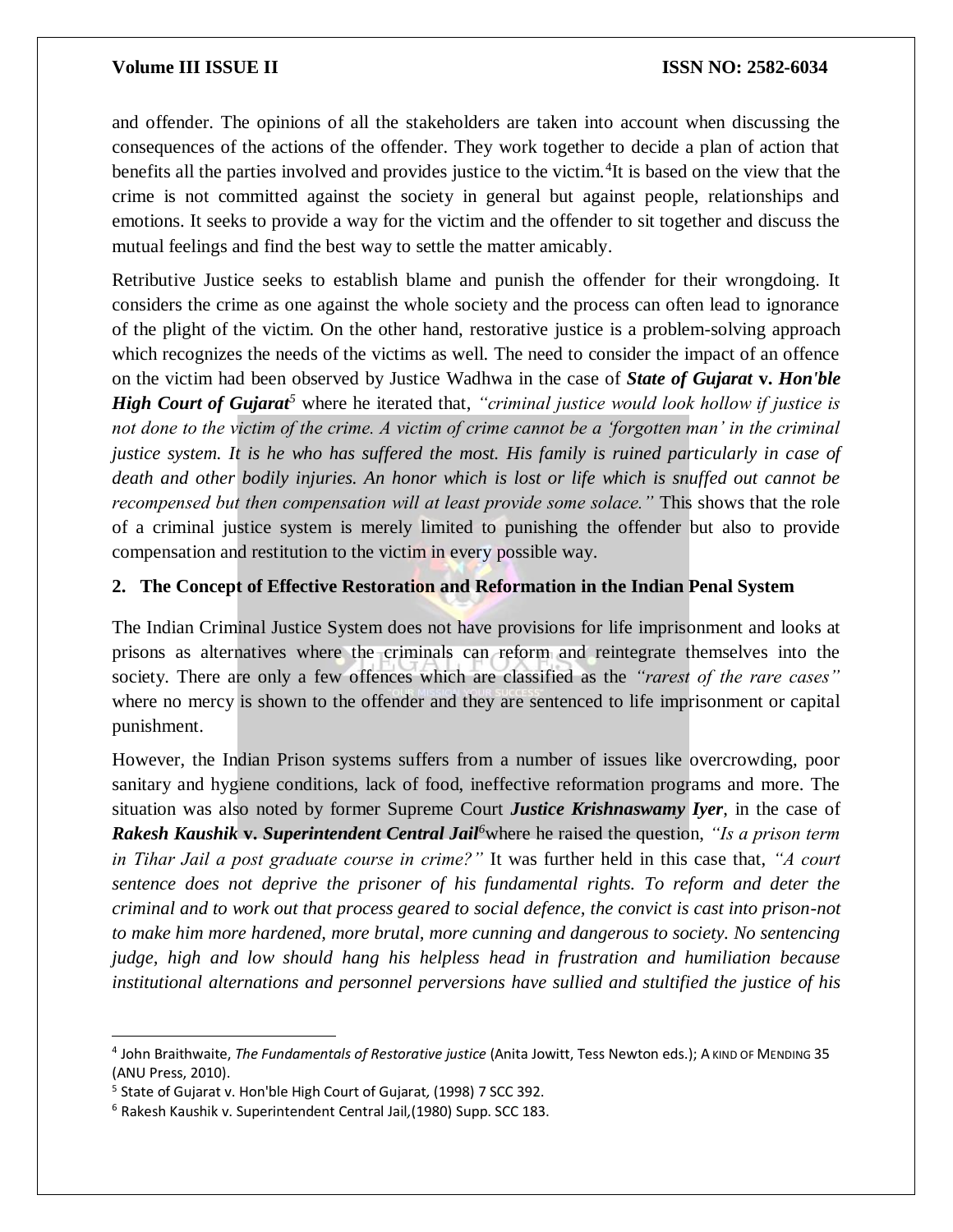*sentence."* In the case of *Sunil Batra* **v.** *Delhi Administration, 7* the Supreme Court held that, *"the penological purpose of sentence was importantly, reformatory even though deterrent too."*

The Indian Courts have attempted to maintain a balance between the social impact of the crime and the rights of the victim and the accused. In the case of *Gian Singh* **v.** *State of Punjab,<sup>8</sup>* the Constitution bench of the Supreme Court observed that the exercise of the compounding powers should be done by the courts after analysing the social impact of the crime in question, vis-à-vis its individual impact, when determining if its power to quash or compound such offences is to be exercised. It was further held in this case that, *"The High Court must refrain from quashing criminal proceedings if the offence involved is a heinous and serious offence or when public interest is involved."* 

In addition to this, compromise was observed to be a *sine qua non* in modern societies in order to maintain peace and harmony by the Punjab and Haryana High Court in the case of *State of*  Gujarat **v. Raghavbhai Vashrambhai**<sup>9</sup>. Restorative Justice was observed to be a reflection of the process of meditation in the Criminal Justice system by the Delhi High Court. The process leads to the involvement of the victim in the justice delivery mechanism which is a welcome step.<sup>10</sup> The retributive system of justice primarily focussing on the law and its violation by the accused which diverts the attention from the victim to the accused.

However, the conditions of the prisons make the reformative process all the more difficult with umpteen problems. This leads to the creation of a negative environment inside the prisons which hinders the process of reformation. $11$ 

### **3. The Approach of Restorative Justice in the Indian Penal System**

The Indian Criminal Justice system is primarily adversarial in nature. However, even it has the existence of some of the characteristics of the restorative justice system. An accused is presumed to be innocent until proven guilty for most offences except in fewcases where the burden of proof for innocence is placed upon the accused. The onus is upon the prosecution to prove that the accused is guilty. This shows that the law is made to protect the accused from societal agony before he is even proven guilty for the offence committed. The prevalence of this practice has been summed up perfectly by *Blackstone* who wrote, *"Better that ten guilty person's escape than that one innocent should suffer."*

The Supreme Court of India in the landmark judgment of *State of Rajasthan* **vs.** *Balchand alias Baliya<sup>12</sup>*laid down that, *"Bail is a rule, jail is an exception."* In the case of *Superintendent and* 

<sup>7</sup> Sunil Batra v. Delhi Administration*,*(1979) 1 S.C.R. 393.

<sup>8</sup> Gian Singh v. State of Punjab*,* (2012) 10 SCC 303.

<sup>9</sup> State of Gujarat v. RaghavbhaiVashrambhai*,* (2003) 1 GLR 205.

<sup>10</sup> Anupam Sharma v. NCT of Delhi, (2008) 146 DLT 497.

<sup>&</sup>lt;sup>11</sup> Akanksha Marwah, *Shifting of Penological Trends towards Rehabilitation of Offender*, 2(2) HNLU JLSS 13 (2017).

<sup>12</sup> State of Rajasthan vs. Balchand alias Baliya*,* AIR 1977 2447.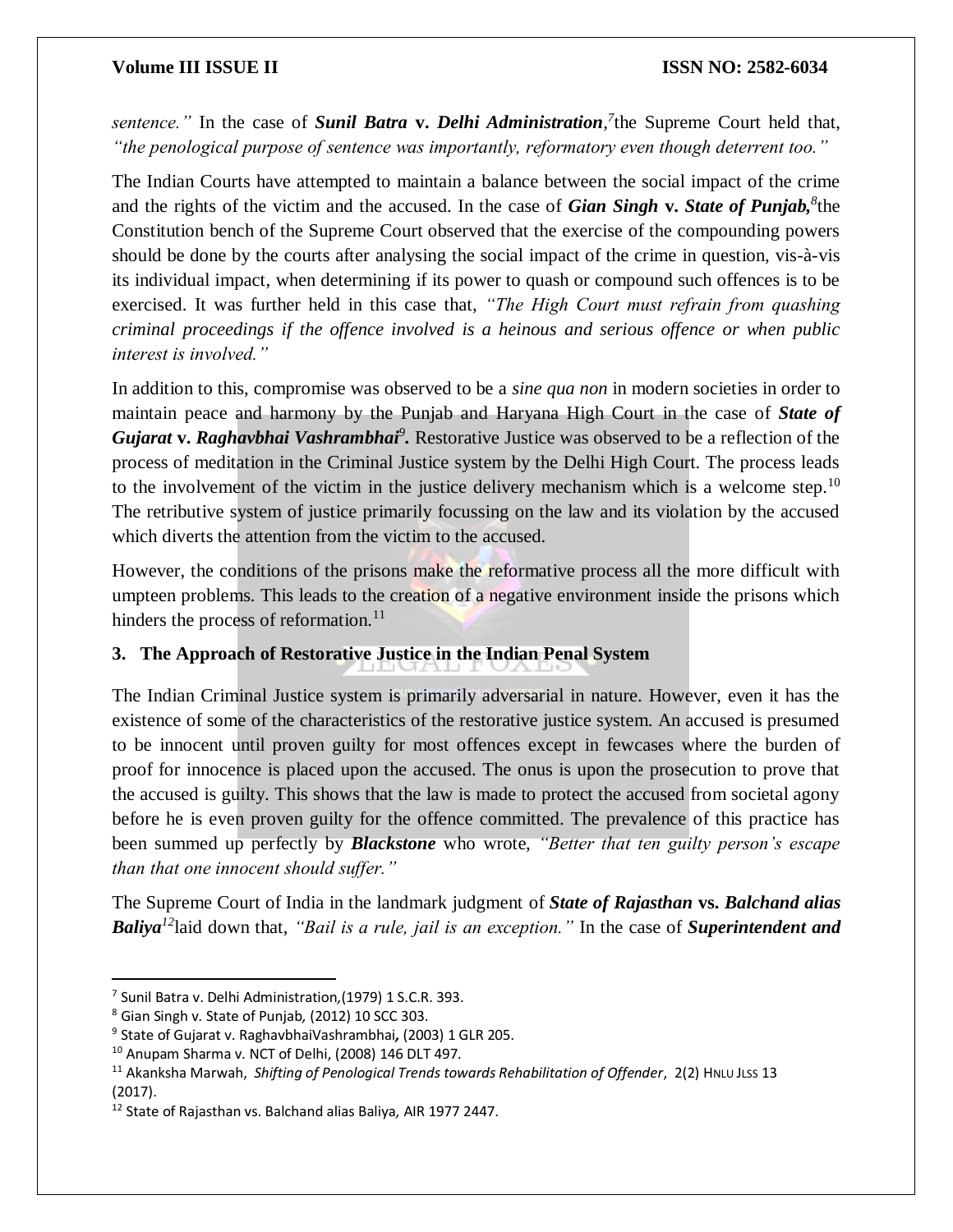*Remembrance of Legal Affairs* **v.** *Amiya Kumar Roy Chowdary<sup>13</sup>* it was held that, *"the law of bails, has to dovetail two conflicting demands, namely, on one hand, the requirements of society for being shielded from the hazards of being exposed to the misadventures of a person alleged to have committed a crime; and on the other, the fundamental canon of criminal jurisprudence viz., the presumption of innocence of an accused till he is found guilty."* 

Therefore, the Indian Courts have sought to maintain a balance between the rights of the accused and the right of the society to be protected from the ill actions of the accused. The principle that has been followed by the Indian Courts is to grant bail in most instances. It is only in cases where there is a compelling reason for the court not to grant bail to the accused. This is generally done in cases where there is a possibility of the accused interfering with the investigation, causing harm to the victim or being a threat to the society in general. The Criminal Procedure Code of India, 1973has also been drafted to facilitate the same principles. **Section 436** of the Code provides that a person who is arrested for a bailable offence under the Indian Penal Code, 1860, is to be granted bail as a right unless the facts and circumstances of the case indicate otherwise. **Section 437** of the Code provides that in case of a non-bailable offence, no right to bail resides with the accused. It is up to the courts to decide whether bail should be granted or not. The Judicial decisions have indicated that the general principle of allowing bail in most of the cases and the denial of bail is based on the facts and circumstances of the case where the court is compelled to do so.

The Courts have allowed the convicts to be released on Bail even in cases like the Gujarat Communal Riots. The bail was provided at the time when an appeal against their conviction was pending. They were asked to do mandatory community service in the state of Madhya Pradesh.<sup>14</sup> This shows that even the accused in some of the most gruesome cases are given the chance to reform and be reintegrated into the society.

The proviso to **Section 437(1)** of the CrPC provides that, *"the Court may direct that any person under the age of sixteen years or any woman or any sick or infirm person accused of such an offence be released on bail."* The Court has been granted with a discretionary power under this section which empowers the court to release a woman on bail irrespective of the offence committed by her. It is in compliance with the provisions under Article 15 of the Indian Constitution which allows the Indian State to make special provisions related to women and children. However, the Courts have ensured that they do not use this provision too liberally. For example, in the case of *Jollyamma Joseph* **v.** *State of Kerala,<sup>15</sup>*the petitioner was the prime accused for serial murders. The Kerala High Court refused the bail to the accused simply on the grounds that she is a woman. The Court stated that the petitioner was involved in six murder cases where she had used a similar modus operandi. On careful consideration of the facts and circumstances of the case, the Court held that the accused is not entitled to such a benefit.

<sup>13</sup> Superintendent and Remembrance of Legal Affairs v. Amiya Kumar Roy Chowdary*,* (1974) ILR 1 CAL 304.

<sup>&</sup>lt;sup>14</sup> Godhra riot convicts arrive in Indore for community service, TIMES OF INDIA (Feb. 11, 2020).

<sup>15</sup> Jollyamma Joseph v. State of Kerala*,* (2020) SCC OnLine Ker 3265.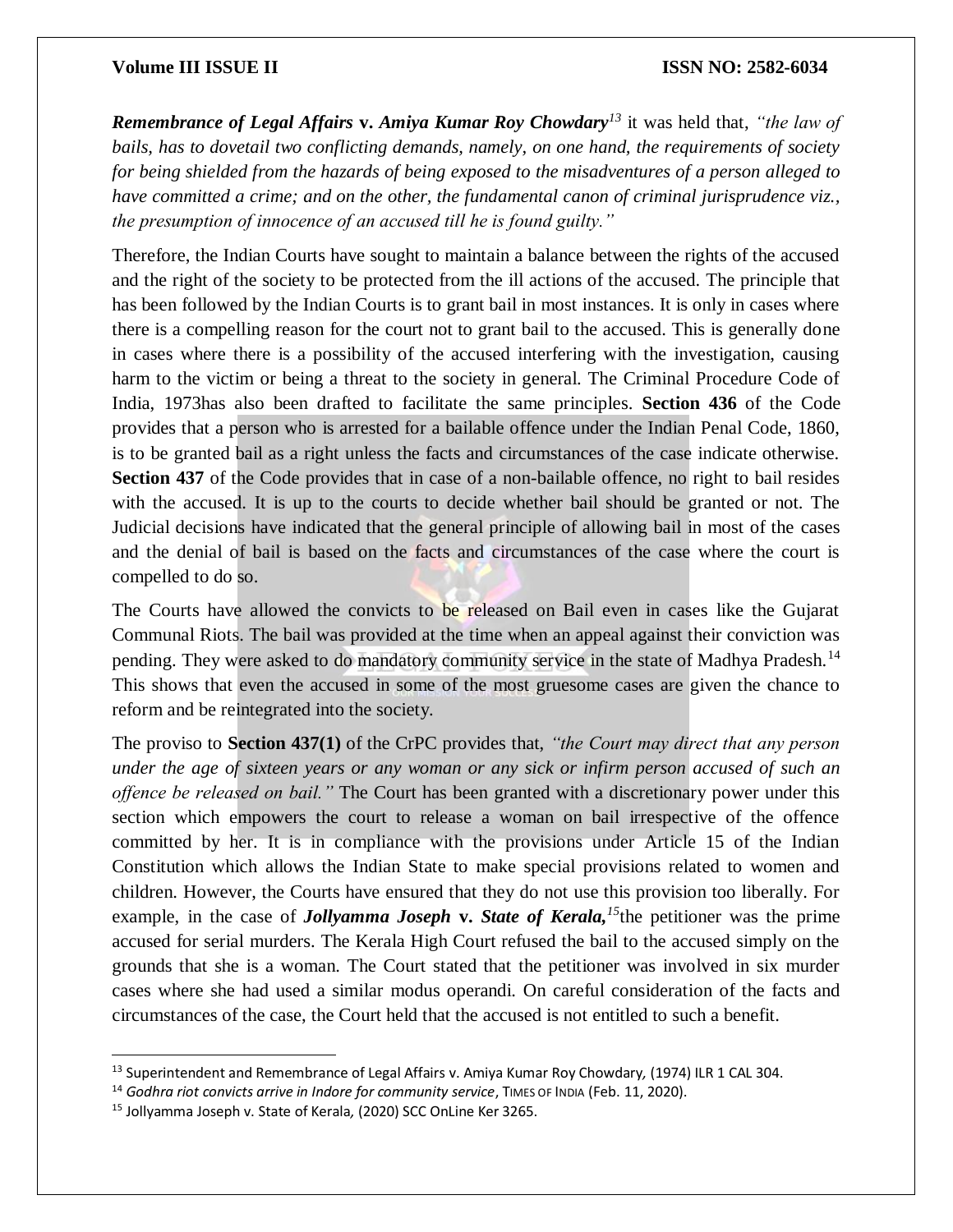#### **4. The State of Women in Indian Prisons**

Women in prison face multiple challenges of being a convict and of being a woman. The prison facilities do not always cater to the needs of women and the rehabilitation opportunities available to them are very limited. In India, the Courts took cognizance of the situation of women in prisons and issued directives to ensure that women are provided with humane treatment inside the prisons. However, despite these efforts, women struggle in prison with lack of access to education, denial of clean sanitation facilities, lack of necessary skill to earn money and incidences of custodial violence. In addition to this, they do not have the faculty to develop the necessary social skills to assimilate themselves into the society. This hinders their ability to reintegrate themselves into the society. The social stigma associated with the women prisoners stops their growth as the members of the society. In addition to this, women prisoners often belong to the lower strata of the society and have already dealt with abuse and trauma throughout their life. The ill treatment inside the prisons can further trigger the damage and negatively impact their psychological well-being.

In the year of 2016, the number of women who were arrested in India for crimes under the Indian Penal Code (IPC) and Special and Local Laws (SLL) were 3,34,865.<sup>16</sup> This figure has stayed nearly the same since 2000 hovering between the 3-3.5 Lakhs mark. The data until 2015 shows that women constitute 4.3% of the total number of persons in jail in India.<sup>17</sup> There has been a growth in the percentage of women prisoners over the years in India with a rise from 3.9% in 2005 to 4.3% in 2015. At a global level too, the rate of increase of female prison population is faster than that of male population. There only 31 jails for women prisoners. Therefore, a large number of women prisoners are imprisoned in the women's enclosures of the general prisons. The data from the NCRB shows that out of 19,913 women inmates, only 3,652 are lodged in women's jails, making up for just 18 per cent of women inmates.<sup>18</sup> The majority of women in prison are between the age group of 30-50 years  $(50.5\%)$ .<sup>19</sup>

Women also suffer from overcrowding in prisons, especially due to lack of women prisons in the country. The highest overcrowding exists in the State of Uttarakhand at over 170% which is followed by Chhattisgarh at 136% and UP at  $127\%$ <sup>20</sup> The 2018 report by the Ministry of Women and Child Development also mentions that, *"overcrowding is one of the key problems plaguing Indian prisons."* This also translates into lack of sanitary and hygiene facilities, lack of privacy and mental trauma faced by the prisoners. The children of the prisoners also have to live in the same unhygienic conditions which increases their health risk as well and also affects their overall development. There is also the lack of specialized services for women which also leads to

<sup>16</sup> National Crime Records Bureau, *Crime in India* (2016).

<sup>17</sup> National Crime Records Bureau, *Prison Statistics India* (2015).

<sup>18</sup> National Crime Records Bureau, *Prison Statistics India* (2019).

<sup>19</sup> Ministry of Women and Child Development Government of India, *Women In Prisons India* (June 5, 2018). available at[: https://wcd.nic.in/sites/default/files/Prison%20Report%20Compiled.pdf.](https://wcd.nic.in/sites/default/files/Prison%20Report%20Compiled.pdf)

<sup>&</sup>lt;sup>20</sup> Deeptiman Tiwary, *20,000 women in jails, only 18% in women-only jails*, Inpian Express (May 5, 2021). available at [:https://indianexpress.com/article/india/20000-women-in-jails-only-18-in-women-only-jails-6575583/.](https://indianexpress.com/article/india/20000-women-in-jails-only-18-in-women-only-jails-6575583/)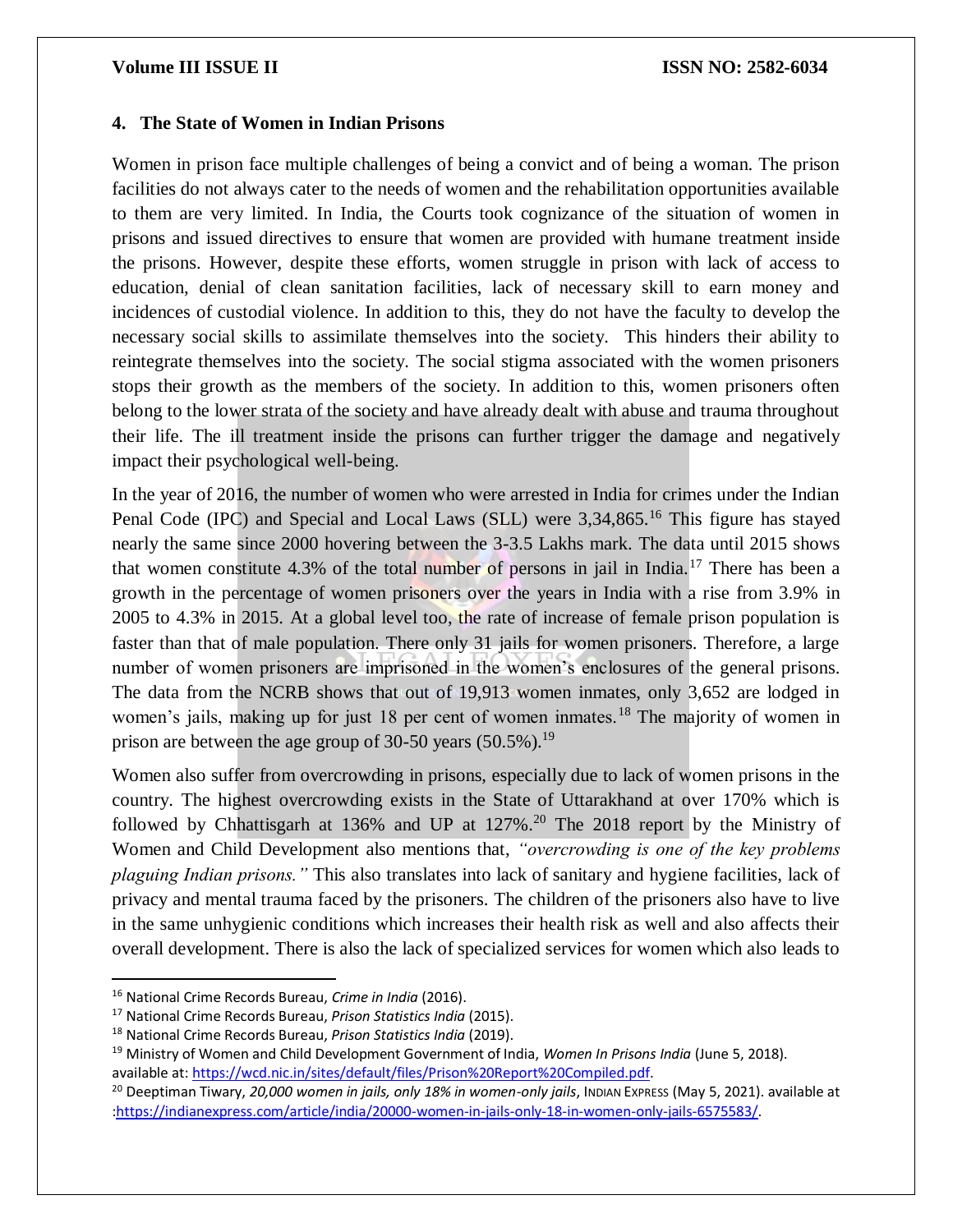$\overline{a}$ 

no proper classification amongst prisoners in women prisons. As a consequence of this, women who are imprisoned for petty offences are grouped together with women offenders who have been incarcerated for serious offences. They have to face the same level of security and scrutiny which is extremely unfair.

The lack of prisons for women means that they are often incarcerated far away from their homes. This makes it difficult for them to have visitors even from their own family. In addition to this, unlike males, women are also regarded as morally deviant in addition to legally deviant.<sup>21</sup> This perception often leads to their abandonment by their own families. In her book, *"Women 'Inside': Prison Voices From India"*, Rani Dhavan Shankardas wrote:

*"Prisons may classify prisoners according to their legal offences but a prison's social grouping, especially in a women's prison, is not all about legal offences: it's about them having crossed the barriers of social and moral taboos set out over the ages by custom, tradition and often religion, and are expected to be a stronger sanction than the law."*

The women are also vulnerable to sexual abuse, torture and violence by the officials, fellow prisoners and the prison staff when in police custody, judicial custody or lodged inside prisons. They are often stripped off their dignity and made to live in deplorable living conditions. One of the worst forms of custodial violence is the rape of women prisoners by the staff in the prison. Asian Centre for Human Rights (ACHR) stated that *"custodial rape remains one of the worst forms of torture perpetrated on women by law enforcement personnel and a number of custodial rapes of women take place at regular intervals."* 

The consequences which arise out of the mistreatment towards women prisoners are significant. They affect the women physically and emotionally. The common symptoms which are experienced by the women prisoners include fear, shame, anger, anxiety attacks, nightmares and flashbacks. Moreover, the conditions inside prisons are such that they lack any form of privacy. They are also vulnerable to physical injuries like abrasions, cuts, broken bones etc. Moreover, the incidents of sexual assault or rape can result in impregnation which will force them to bear the child of the abuser or can force them into using unsafe abortion methods. This can result in the development of chronic health issues, a tendency for substance abuse and mental health problems. Therefore, a woman faces much more than merely the punishment she has been sentenced to. Such events inhibits the ability of a woman to reintegrate herself into the society. Moreover, it can lead to the creation of criminal tendencies once released from prison as they are likely to seek revenge on the perpetrators. $^{22}$ 

### **5. Judicial Trends Associated with the Effective Restoration of Women Prisoners**

<sup>21</sup>Jahnavi Sen, *Buzz of a Mosquito… But With the Sound of Grief': The Lives of India's Women Prisoners,* THE WIRE (FEB. 20, 2021).

<sup>22</sup> Just Detention International, *Sexual Abuse in Prison: A Global Human Rights Crisis* (May 6, 2020). https://justdetention.org/wp-content/uploads/2015/11/International Summary English.pdf .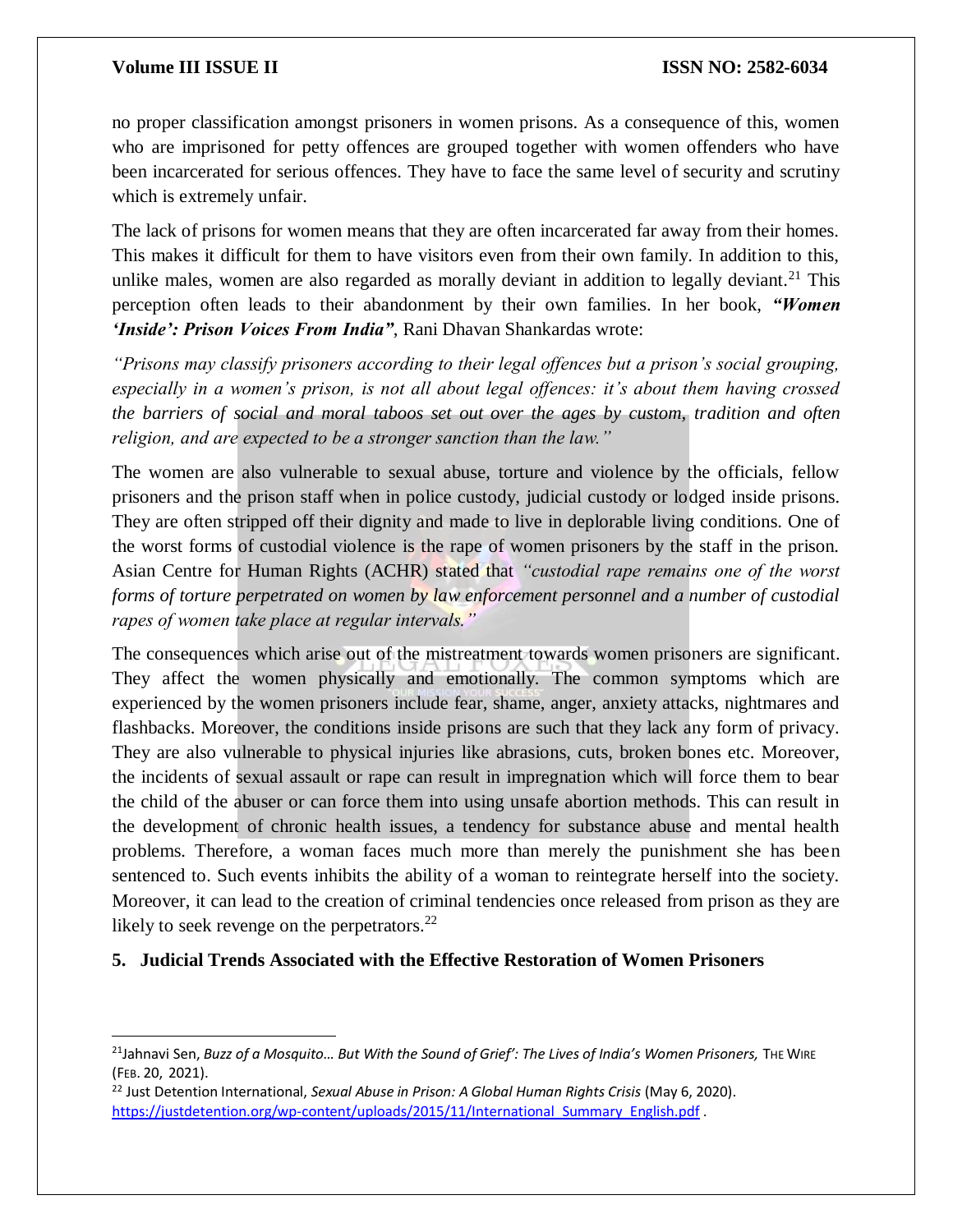There has been a lot of criticism for the formal system of justice at the national as well as the international level. This has necessitated countries across the world to look for alternative responses to crimes. These methods are often based on the resolution of conflicts between the parties that are involved. The Indian Supreme Court has also issued directions to establish *"open prisons"*. A number of orders have been passed by the Indian Courts which provide for the reformation of inmates, prevention of over-crowding, the appointment of counsellors, facilities for telephone facilities and video conferencing so that they can remain in contact with their lawyers and family members. Therefore, the Indian Courts have been highly proactive with respect to women prisoners rights.

India being one of the world's largest democracies, has been expected to have a codified law for the rights of the prisoners. However, till date no such law exists which deals with the rights of the prisoners and regulates their well-being and conduct while they are imprisoned. Therefore, the Courts have come to the forefront and provided the due recognition to the rights of the women convicts keeping in mind the principles envisioned in the Indian Constitution and the Principles of Natural Justice. The lack of legislations on the subject has not deterred the courts from setting precedents to uphold the rights of the women prisoners. In addition to this, they have also provided guidelines time and again to provide directions to the authorities for the effective and humane restoration of women prisoners in India.

#### 5.1.Right To Humane Treatment

In the case of *Sunil Batra (II)* **v.** *Delhi Administration, <sup>23</sup>*the Supreme Court stated that the Fundamental Rights are available to prisoners even in custody, even though there may be a shrinkage in the Fundamental Rights. The Court rejected the hands-off doctrine and ruled that, *"Fundamental rights do not flee the person as he enters the prison although they may suffer shrinkage necessitated by incarceration."* It also dealt strictly with the concept of solitary confinement and stated that a prisoner should only be sentenced to solitary confinement in exceptional cases where the actions of the prisoners necessitate such action. It further acknowledged the impact of solitary confinement on the mental health of the prisoners and termed the practice as dehumanizing and against the spirit of the Indian Constitution.

It further pointed out that, *"Prisoners are peculiarly and doubly handicapped. For one thing, most prisoners belong to the weaker segment, in poverty, literacy, social station and the like. Secondly, the prison house is a walled-off world which is incommunicado for the human world, with the result that the bonded inmates are invisible, their voices inaudible, their injustices unheeded. So it is imperative, as implicit in Article 21, that life or liberty, shall not be kept in suspended animation or congealed into animal existence without the freshening flow of fair procedure."*

This decision was significant for women prisoners as they are the most disadvantaged group inside the prison system since they bear the brunt of being the discriminated gender and a convict

<sup>23</sup> Sunil Batra (II) v. Delhi Administration*,* (1980) 3 SCC 488.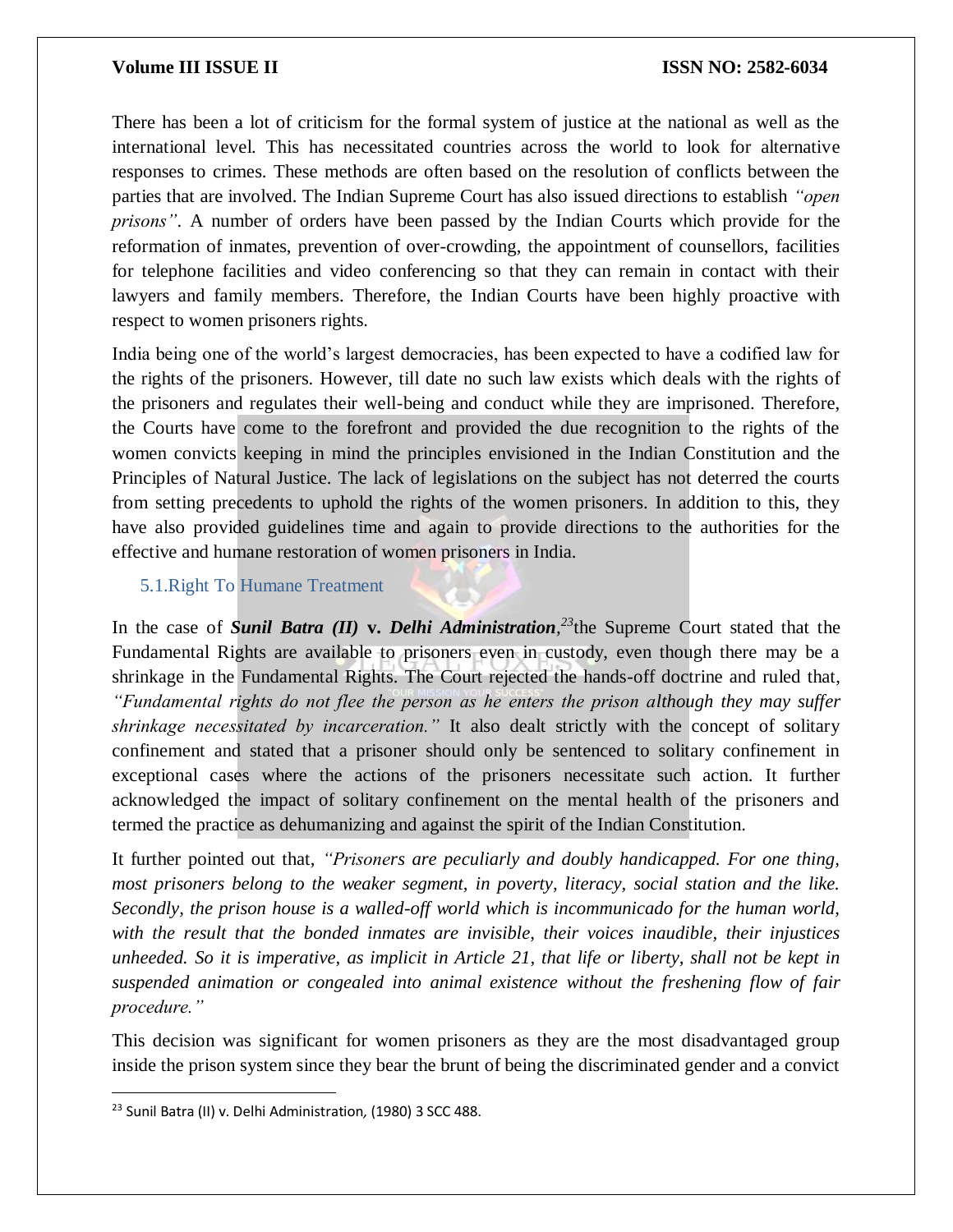at the same time. The women belonging to lower castes or belonging from impoverished backgrounds face additional difficulties in prisons. The plight of the disadvantaged groups had been recognized by the Court in this judgment. It further understood the impact of isolation and strongly voiced its opinion against the practice of solitary confinement.

5.2.Right To Legal Aid And Documents For Appeal

In the case of *M.H. Hoskot* **v.** *State of Maharashra*<sup> $24$ </sup>. In the instant case, the prisoner was unable to receive the copy of the judgment for a lengthy period of three years. The Supreme Court laid down important principles in order to ensure that a prisoner has adequate access to justice.

*"(1) Courts shall forthwith furnish a free transcript of the judgement when sentencing a person to a prison term.* 

*(2) In the event of any such copy being sent to the jail authorities for delivery to the prisoner by the appellate, revisional or other court, the official concerned shall with quick dispatch get it delivered to the sentenced person and obtained an acknowledgement thereof from him. (3) Where the prisoner seeks to file an appeal or revision, every facility for the exercise of that right shall be made available by the jail administration.* 

*(4) Where the prisoner is disabled from engaging a lawyer, on reasonable grounds such as indigence or incommunicado situation, the court shall, if the circumstances of the case, the gravity of the sentence, and the ends of justice so require, assign a competent counsel for the prisoner's defence, provided the party does not object to that lawyer.* 

*(5) The State which prosecuted the person and set in motion the process which deprived him of his liberty shall pay to assigned counsel such sum as the court may equitably fix".*

Women prisoners are often unaware about their rights and are denied free legal aid. This judgment is significant as it ensures that they are provided with proper assistance and the relevant documentation for unfettered access to justice.

### 5.3.Right To Privacy

 $\overline{\phantom{a}}$ 

The Supreme Court stated that a prisoner should not be subjected to methods and techniques for investigation against their consent if they lead to an unwarranted intrusion into the personal liberty of the individual in the case of *Rohit Shekha* **v.** *N.D. Tiwari. <sup>25</sup>*This right is not absolute and there are certain cases which involve narcotic substances, manslaughter, murder or sexual offences where compulsory testing needs to be permitted. The Court has sought to attain a balance between public policy and privacy of an individual. A prisoner can be allowed to have a

<sup>&</sup>lt;sup>24</sup> M.H. Hoskot v. State of Maharashra, (1978) 3 SCC 544.

<sup>&</sup>lt;sup>25</sup> Rohit Shekha v. N.D. Tiwari, FAO (OS) No. 547/2011.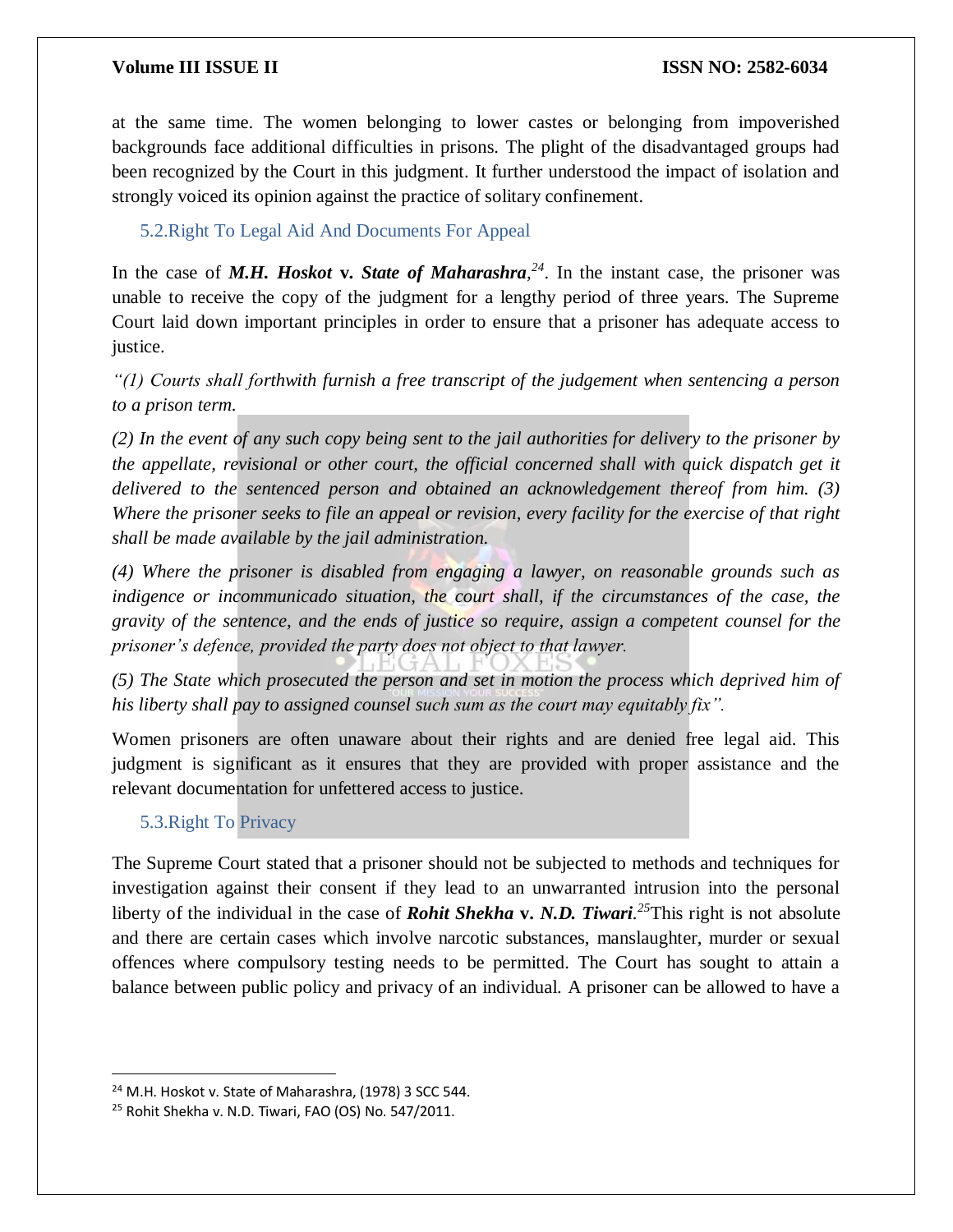private unmonitored meeting with their spouse in case a grave situation arises as had been held in the case of *Rahmath Nisha* **v.** *Additional Director General of Prisoner and Others.*<sup>26</sup>

5.4.Right To A Speedy Trial

An accused is entitled to a speedy trial as a Fundamental Right as held by the Apex Court in the case of *A.R. Antulay* **v.***R.S. Nayak &Anr. <sup>27</sup>*The right cannot be denied merely on the ground that the same was not demanded. It further observed that the time for the trial cannot be fixed as it can vary due to a number of factors which include the nature of the offence, number of accused, number of witnesses, the amount of workload on the court, It further stated that if the circumstances indicate that the convict's Right to a Speedy Trial has been violated, the conviction charges against the convict should be quashed.

5.5.Right Against Inhumane Treatment

In the case of *Christian Community Welfare Council of India* **v.** *Government of Maharashtra<sup>28</sup>*, the Bombay High Court held that, *"A woman should not be arrested after sunset and before sunrise and only in the presence of lady constables."* The State Government was directed to set up a committee with the role to make special provisions for female detainees. This right is significant as it plays a major role in protecting female prisoners from sexual abuse and custodial violence.

In the case of *Nandani Satpathy* **v.** *P.L. Dani, <sup>29</sup>*the Court held, *"the right not to make selfincriminatory statements should be widely interpreted to cover the pre-trial stage of police investigation* EGAL FOXES •

5.6.Right Against Torture

The case of *Sheela Barse v. State of Maharashtra<sup>30</sup>* arose out of a letter written by the petitioner to the Supreme Court by a journalist in which she highlighted the pitiable condition of the women prisoners that had been interviewed by her. The letter was treated as a Writ Petition by the Apex Court and it took cognizance of the issue. The Court directed social workers to make reports which dealt with the ill treatment of female prisoners and issued guidelines to protect the women prisoners. The guidelines provided that:

- The lockups for male and female prisoners must be different.
- Female prisoners should only be interrogated in the presence of a female police officer.
- They should be educated about their right to hire a lawyer and be provided with free legal aid if they do not have the means to do so.

 $\overline{\phantom{a}}$ 

<sup>26</sup> Rahmath Nisha v. Additional Director General of Prisoner and Others*,* WP(MD) No.12488 of 2019.

<sup>27</sup> A.R. Antulay v. R.S. Nayak &Anr, (1988) AIR 1531.

<sup>28</sup> Christian Community Welfare Council of India v. Government of Maharashtra*,* 1996(1) BOM CR 70.

<sup>29</sup> Nandani Satpathy v. P.L.Dani*,* AIR 1978 SC 1025.

<sup>30</sup> Sheela Barse v. State of Maharashtra*,* AIR 1983 S.C. 378.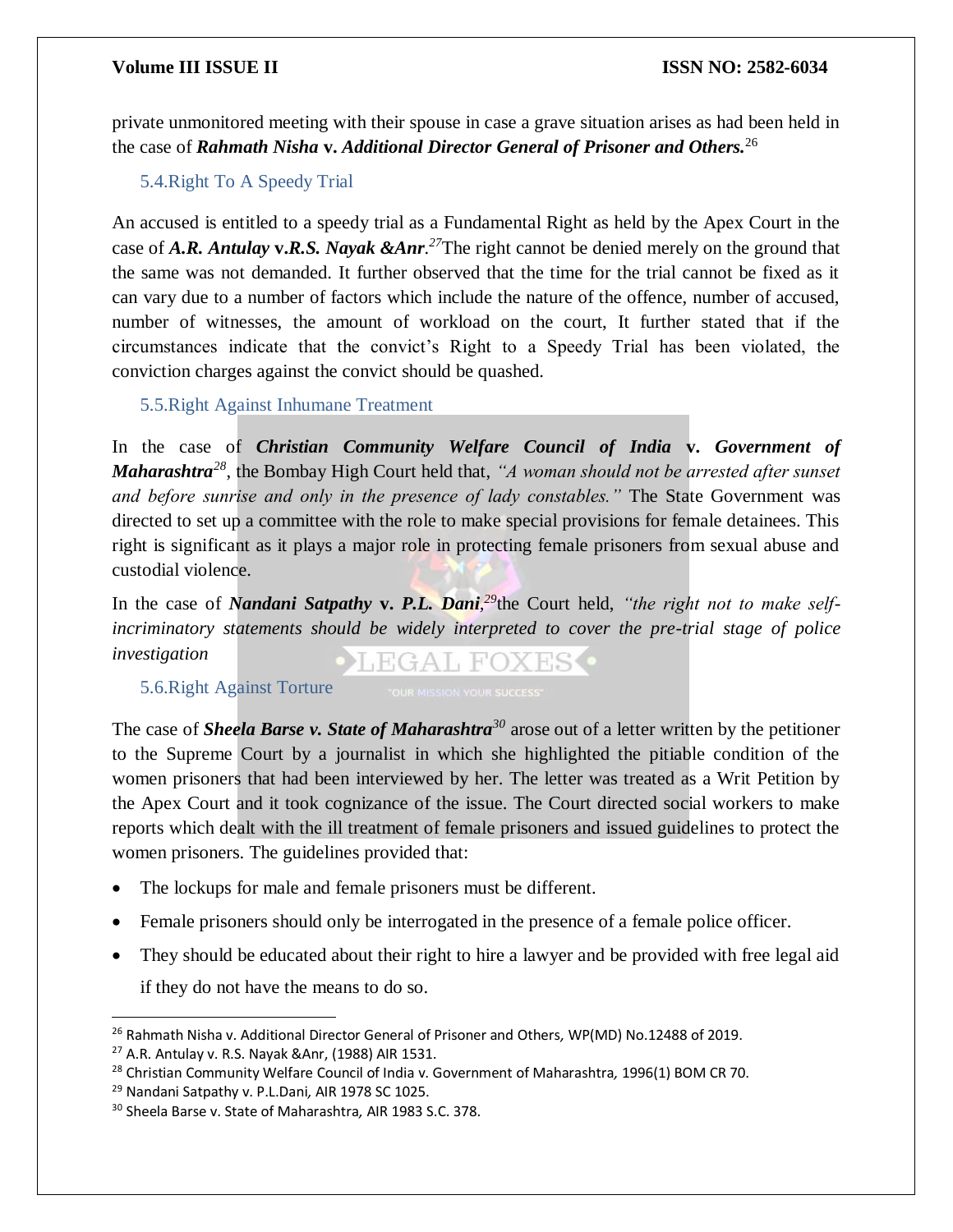- A female suspect is only to be checked by a female police officer as provided under Section 160(1) of the CrPC.
- A women cannot be arrested after sunset and before sunrise with the exception of compelling circumstances which necessitate the same.

The court concluded by stating that every person has the right to live their life with dignity, even if they are in prison. Their Fundamental Rights under Article 20 and Article 21 of the Constitution are not suspended even in prison and they are entitled to just treatment and humane living conditions.

A letter was written to the court by the executive chairman of the legal aid services expressing concern over the increasing number of custodial deaths in India. It was treated as a writ petition by the Supreme Court of Indian and it delivered the landmark judgment in the case of *D.K. Basu*  **v.** *State of West Bengal. <sup>31</sup>*The Court observed the lack of an effective mechanism in dealing with cases related to Custodial Torture. The Court directed that every procedure for arrest needs to be followed until specific legal provisions were made to prevent any form of torture, cruel, inhuman or degrading treatment which is in violation of Article 21 of the Constitution. It further provided that the victim of torture can seek compensation for the harm suffered and the quantum for the same is dependent upon the specific facts and circumstances of each case. It also pointed out the inadequacy of the punishment for the offence. It further stated that the Parliament should amend the statutory provisions or formulate a new legislation in light of the growing incidences of custodial violence and torture. There were some general guidelines that had been issued by the Supreme Court in the case.

- When conducting interrogation of the accused, the police officers must not use third-degree methods of torture.
- The police officers should be trained to respect the basic human values and the working environment and training should be such that the basic rights of the prisoners are not violated.
- In order to extract information even from hardened criminals, a balanced approach should be followed.
- The arrestee should be informed of their basic rights immediately after the arrest takes place.

### 5.7.Right To Knowledge

 $\overline{a}$ 

In a significant judgment related to the rights of the prisoners to access books in prison, the Bombay High Court took cognizance of a case where the number of books allowed to the inmates had been limited to twelve. The High Court in the case of *Prabhakar Pandurang* 

<sup>31</sup> D.K. Basuv. State of West Bengal*,* AIR 1997 SC 610.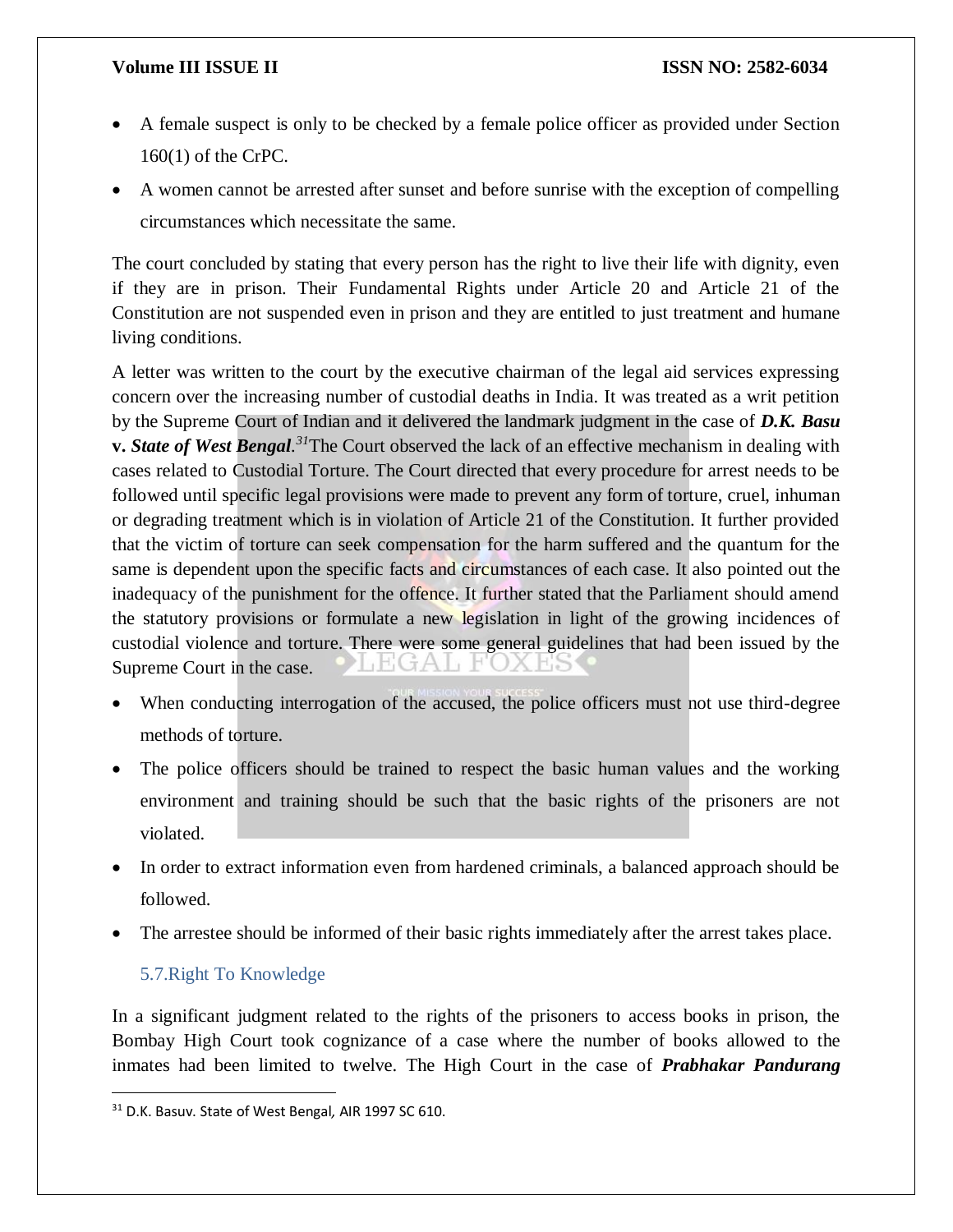*Sanzgiri* **v.***State Of Maharashtra<sup>32</sup>* ruled that the decision could not be taken by the Superintendent and disallowed the same. It further added, *"all the restraints on liberty, that no knowledge, learning and pursuit of happiness is the most irksome and least justifiable. Improvement of mind cannot be thwarted but for exceptional and just circumstances. It is well known that books of education and universal praise have been written in prison cells."* 

In the case of **R. Rajagopal v. State Of T.** $N^{33}$  the Supreme Court held that permission to publish the autobiography of a prisoner cannot be denied on the ground that it could cause defamation to prominent IAS and IPS officers.

These cases are significant since they are pivotal efforts for the rehabilitation and reintegration of prisoners into the society. If women prisoners are also provided with the means to educate themselves and express their thoughts through words, it would ensure their assimilation back into the mainstream society, post the completion of the sentence.

### 5.8.Rights Related To Children

The decision of the Supreme Court in the case of *R.D Upadhyay* **v.** *State of Andhra Pradesh & Others<sup>34</sup>*was a landmark decision related to the rights of women prisoners in jails. It acknowledged the positive steps that had been taken in this regard. It noted that *"a lot more is required to be done in the States and Union Territories for looking after the interest of the children.*" It took a report from all the states and Union Territories with regards to the special facilities provided to women and children in prison. It also took note of the study conducted by **"The National Institute of Criminology and Forensic Sciences"** of women prisoners in the Indian prisons. After analysing the reports and the studies, the court issued the following guidelines:

- *"A child shall not be treated as an undertrial/convict while in jail with his/her mother. Such a child is entitled to food, shelter, medical care, clothing, education and recreational facilities as a matter of right."*
- *"Pregnancy:*

- *Before sending a woman who is pregnant to a jail, the concerned authorities must ensure that jail in question has the basic minimum facilities for child delivery as well as for providing pre- natal and post-natal care for both, the mother and the child.*
- When a woman prisoner is found or suspected to be pregnant at the time of her *admission or at any time thereafter, the lady Medical Officer shall report the fact to the superintendent. As soon as possible, arrangement shall be made to get such prisoner*

<sup>32</sup> Prabhakar Pandurang Sanzgiri v. State Of Maharashtra*,* 1986 (1) BomCR 272.

 $33$  R. Rajagopal v. State Of T.N., (1995) AIR 264.

<sup>34</sup> R.D Upadhyay v State of Andhra Pradesh & Others*,* AIR 2006 SC 1946.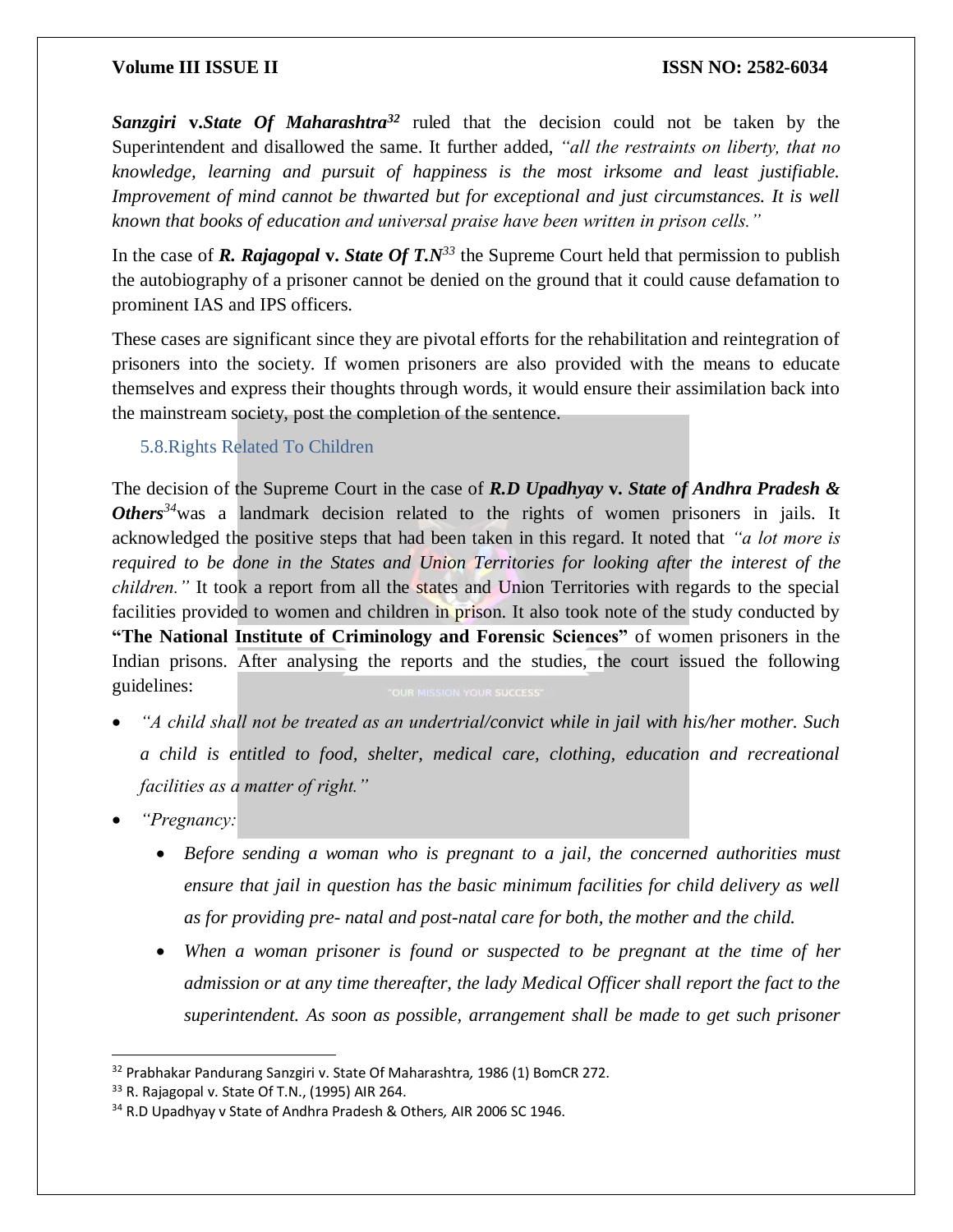*medically examined at the female wing of the District Government Hospital for ascertaining the state of her health, pregnancy, duration of pregnancy, probable date of delivery and so on.* 

- *Gynaecological examination of female prisoners shall be performed in the District Government Hospital. Proper pre-natal and post-natal care shall be provided to the prisoner as per medical advice."*
- *A female prisoner is allowed to keep her children in prison with her until they turn the age of six years. Once the child has crossed that age, the child shall be handed over to a suitable surrogate with the consent of their mother or be sent to an institution run by the Social Welfare Department. The child shall be kept as close to the prison as possible in order to reduce hardships due to distance on both the mother and the child. The children will be allowed to meet their mother at least once a week.*

The states were directed to implement these measures and make appropriate changes in order to incorporate them. The guidelines laid down by the Court acknowledge the right of a mother with her child irrespective of the circumstances. Motherly love and affection can be a crucial motivating factor for a woman prisoner to gear up her efforts to re-integrate into the society and provide a better living to her child. Moreover, children should not be deprived of motherly love, care and affection at an early age. The decision is extremely progressive and a watershed moment in the Indian Criminal Justice System.

Therefore, it can be seen that the decisions by the Indian Courts have played a significant role in protecting the rights of women prisoners. The approach and perspective of the Indian Judiciary is based on reformation, restoration and rehabilitation of women prisoners into the mainstream society. They have shown sensitivity towards, the specific needs of the women prisoners and also to the social stigma they face by the virtue of their gender. In the absence of any specific legislation on the subject, the Courts have played the vital role of the law.

#### **6. National Instruments for the Effective Restoration of Women Prisoners in India**

#### 6.1.Prevention Of Torture Bill, 2016

The **Law Commission of India** submitted a draft law titled *The Prevention of Torture Bill,*  2017. The aim of the draft law was to curb the menace of custodial torture and have a deterrent effect on public officials who indulge in such acts. It suggested the insertion of a new **Section 114 B** into the Evidence Act, 1872 which as per the Law commission, *"will ensure that in case a person in police custody sustains injuries, it is presumed that those injuries have been inflicted by the police, and the burden of proof shall lie on the authority concerned to explain such injury."* The panel further stated that, *"While dealing with the plea of sovereign immunity, the*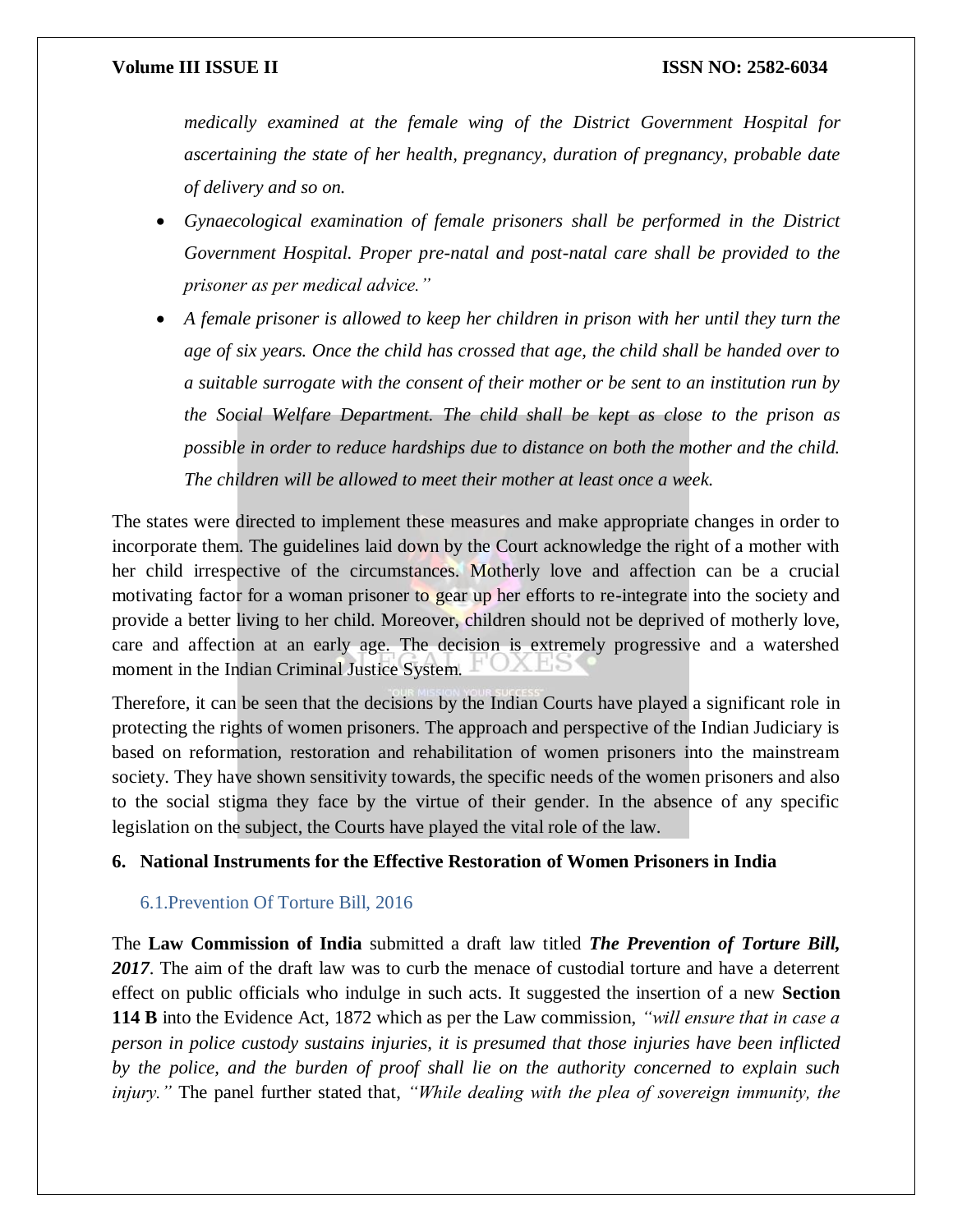*courts will have to bear in mind that it is the citizens who are entitled to fundamental rights, and not the agents of the state.* "These recommendations have not been implemented till date but can be of significant use to counter the menace of Custodial Torture.

6.2.Model Prison Manual, 2016

The Manual has been adopted by the **Ministry of Home Affairs (MHA).** The primary aim of the manual is to bring about uniformity in laws, rules and regulation regarding the functioning of the Indian Prisons. There are a total of 32 Chapters in the Manual. Chapter 26 specifically provides for the rights to women prisoners. Some of the provisions under the chapter are as follows:

- Every state is to have one prison specifically dedicated to women prisoners.
- The jails must have adequate facilities to meet with the special needs of women prisoners which include healthcare, pregnancy, menstruation and more.
- The women must be provided with equal rights to work, obtain vocational training and education in prison.
- The male members should not be allowed into the wards of women prisoners barring cases of strict emergency.
- The women should be provided with a proper medical examination before they are admitted into prison.
- In case, a woman is found to be pregnant anytime during the sentence, it is to be reported to the Superintendent of the Jail who must arrange for a gynaecological examination at the earliest.
- The staff in woman prisons must be properly trained to deal with the specific needs of the women prisoners.

The adoption of the Manual reflects a conscious effort on the part of the MHA and the Indian states to improve the condition of women prisoners. Unlike, several previous documents, it has specifically paid attention to the needs of women prisoners and has specifically provided for separate rules for them.

### **7. Conclusion**

The aim of restorative justice is to provide for an alternative to custodial sentencing. It seeks to devise a system which runs parallel to the penal system. It is aimed to develop a mechanism which also provides accountability to the victims. The system has not been fully developed in India. However, over the years, the Indian Criminal Justice system has incorporated elements of restorative justice. However, their implementation and utility are often limited by the inefficiency of the Indian Judiciary and the inadequacies of the Indian prisons. There are several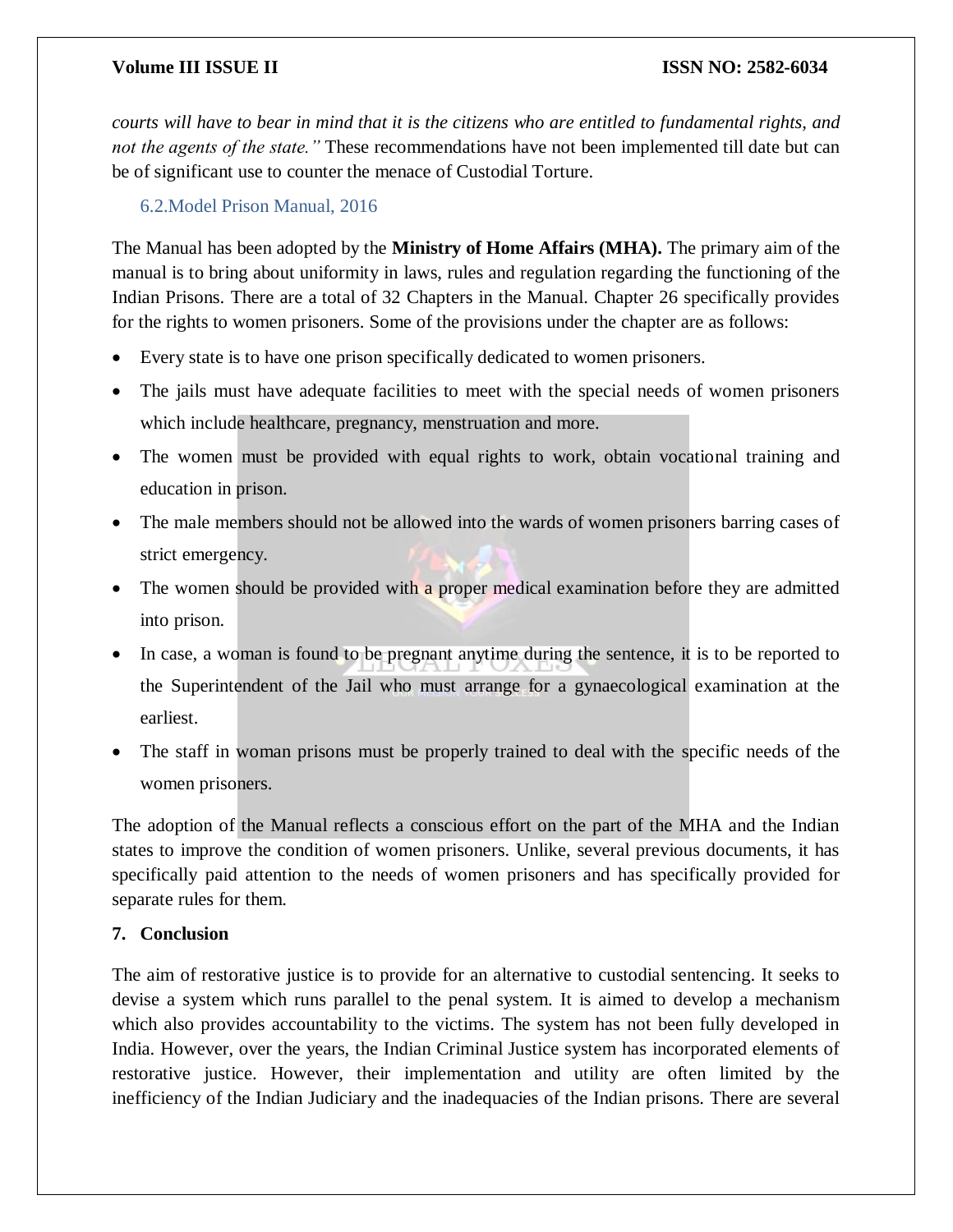instances where the trials are delayed which sometimes even leads to an innocent person spending an ample amount of time in custody as an undertrial.

Women prisoners are the worst sufferers in this case, since they form a minority of the prison population. The prisons are not made to suit their specific needs which hinders the reformative process. Moreover, they are often the victims of custodial violence and sexual abuse which further puts them under physical and mental agony. These factors negatively affect their ability to reintegrate into the society. Moreover, they also face social stigma and discrimination post their release. The moral sanction they suffer upon release is far worse than the punishment they deserve for the crime committed by them.

The Indian Government, Judiciary and Legislature have made attempts over the years to ensure that prisons are a place of reform and not a place for development of enhanced criminal tendencies. The judiciary has time and again issued guidelines for Prison Reforms in various decisions. It has also shown support for the development of restorative justice. Moreover, the courts have been proactive in the cases of custodial violence and has granted compensation to the victims. The Government too, has worked to develop a system so that adequate care of prisoners is taken. Moreover, the adoption of the Model Prison Manual, 2016 is a welcome development as it seeks to provide further rights to the prisoners and encourages healthy measures for their effective reintegration into the society. The process of effective and humane restoration of women prisoners into the society is still ongoing and the incidents of mistrial, custodial torture and violence are still rife. The Indian Criminal Justice system has a long way to go before it can call itself a system truly meant for the reformation of women prisoners.

### **8. Suggestions**

## EGAL FOXES

- Women prisoners are often isolated from the society in prison and face boycott and condemnation even from their own families. Therefore, they should be allowed to maintain contact with people in the outside world. In order to allow this, the conditions related to interviews, letters and visitation should be relaxed. They should also be allowed an increased number of phone calls.
- The National Prison Manual provides for a comprehensive after-care program. This program should be implemented effectively. Some benefits to which the prisoners are entitled under this program are the subsistence money, provision of food, continuity of healthcare being received in prison, housing, getting employment or starting a cottage industry, marriage, prevention of harassment by local police. Moreover, support should be provided to female prisoners in case of child custody. Identification papers must be given to them so that they can find a place of residence and a job.